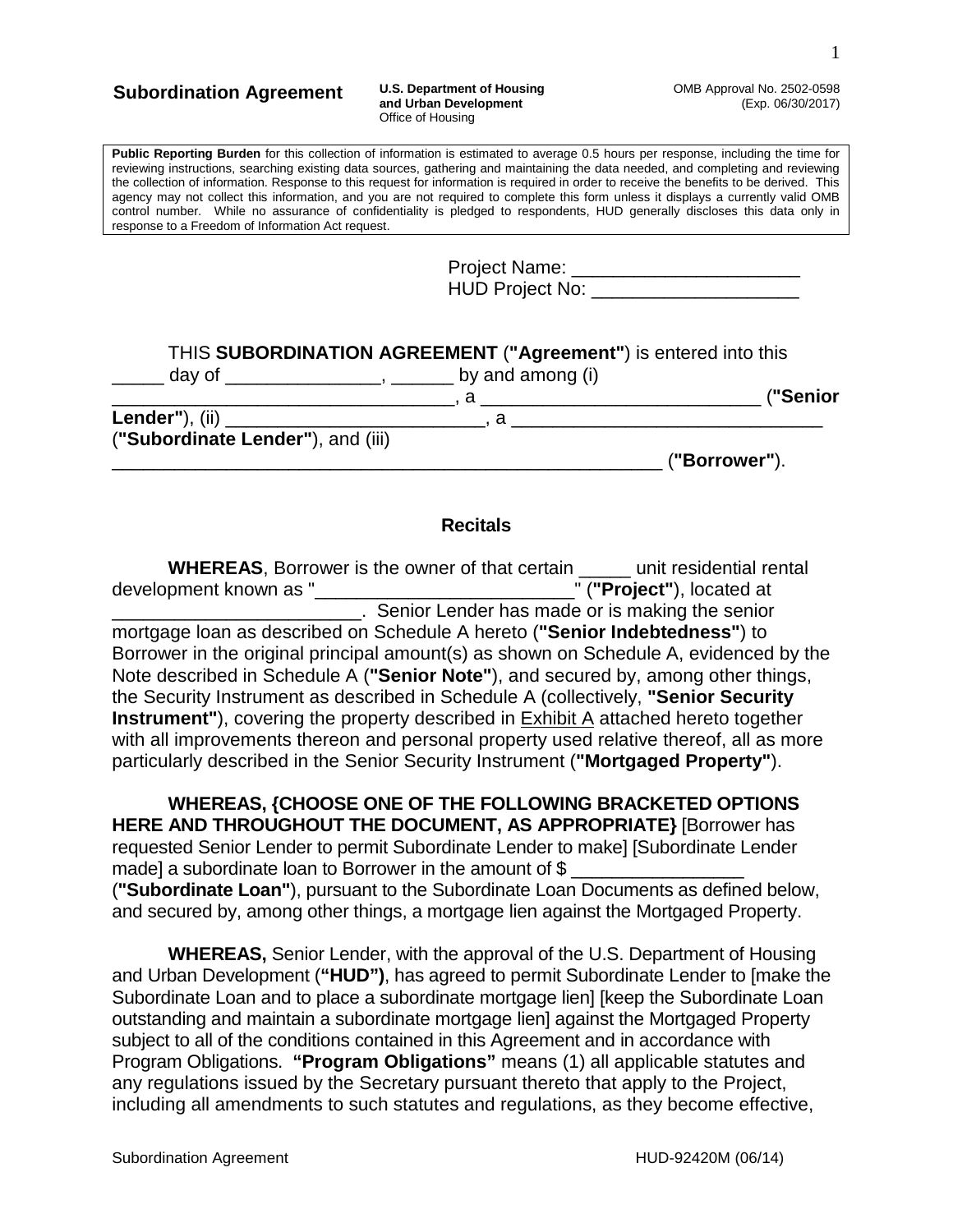except that changes subject to notice and comment rulemaking shall become effective only upon completion of the rulemaking process, and (2) all current requirements in HUD handbooks and guides, notices, and mortgagee letters that apply to the Project, and all future updates, changes and amendments thereto, as they become effective, except that changes subject to notice and comment rulemaking shall become effective only upon completion of the rulemaking process, and provided that such future updates, changes and amendments shall be applicable to the Project only to the extent that they interpret, clarify and implement terms in this Agreement rather than add or delete provisions from such document. Handbooks, guides, notices, and mortgagee letters are available on HUD's official website: (http://www.hud.gov/offices/adm/hudclips/index.cfm, or a successor location to that site).

**NOW, THEREFORE,** in order to induce Senior Lender to permit Subordinate Lender to [make] [keep outstanding] the Subordinate Loan to Borrower and to place a subordinate mortgage lien against the Mortgaged Property, and in consideration thereof, Senior Lender, Subordinate Lender and Borrower agree as follows:

### **1. Definitions.**

In addition to the terms defined in the Recitals to this Agreement, for purposes of this Agreement the following terms have the respective meanings set forth below:

**(a) "Affiliate"** is defined in 24 C.F.R. 200.215, or any successor regulation.

**(b)** "**Bankruptcy Proceeding"** means any bankruptcy, reorganization, insolvency, composition, restructuring, dissolution, liquidation, receivership, assignment for the benefit of creditors, or custodianship action or proceeding under any federal or state law with respect to Borrower, any guarantor of any of the Senior Indebtedness, any of their respective properties, or any of their respective partners, members, officers, directors, or shareholders.

**(c) "Borrower"** means all entities identified as "Borrower" in the first paragraph of this Agreement, together with any successors, heirs, and assigns (jointly and severally). Borrower shall include any entity taking title to the Mortgaged Property, whether or not such entity assumes the Senior Note, provided that the term "Borrower" shall not include Senior Lender in the event that Senior Lender may acquire title to the Mortgaged Property. Whenever the term "Borrower" is used herein, the same shall be deemed to include the obligor of the debt secured by the Senior Security Instrument.

**(d) "Business Day"** means any day other than Saturday, Sunday or any other day on which Senior Lender or HUD is not open for business.

**(e) "Covenant Event of Default"** is defined in the Senior Security Instrument.

**(f) "Entity"** means an estate, trust, partnership, corporation, limited liability company, limited liability partnership, governmental department or agency or any other entity which has the legal capacity to own property.

**(g) "Monetary Event of Default"** is defined in the Senior Security Instrument.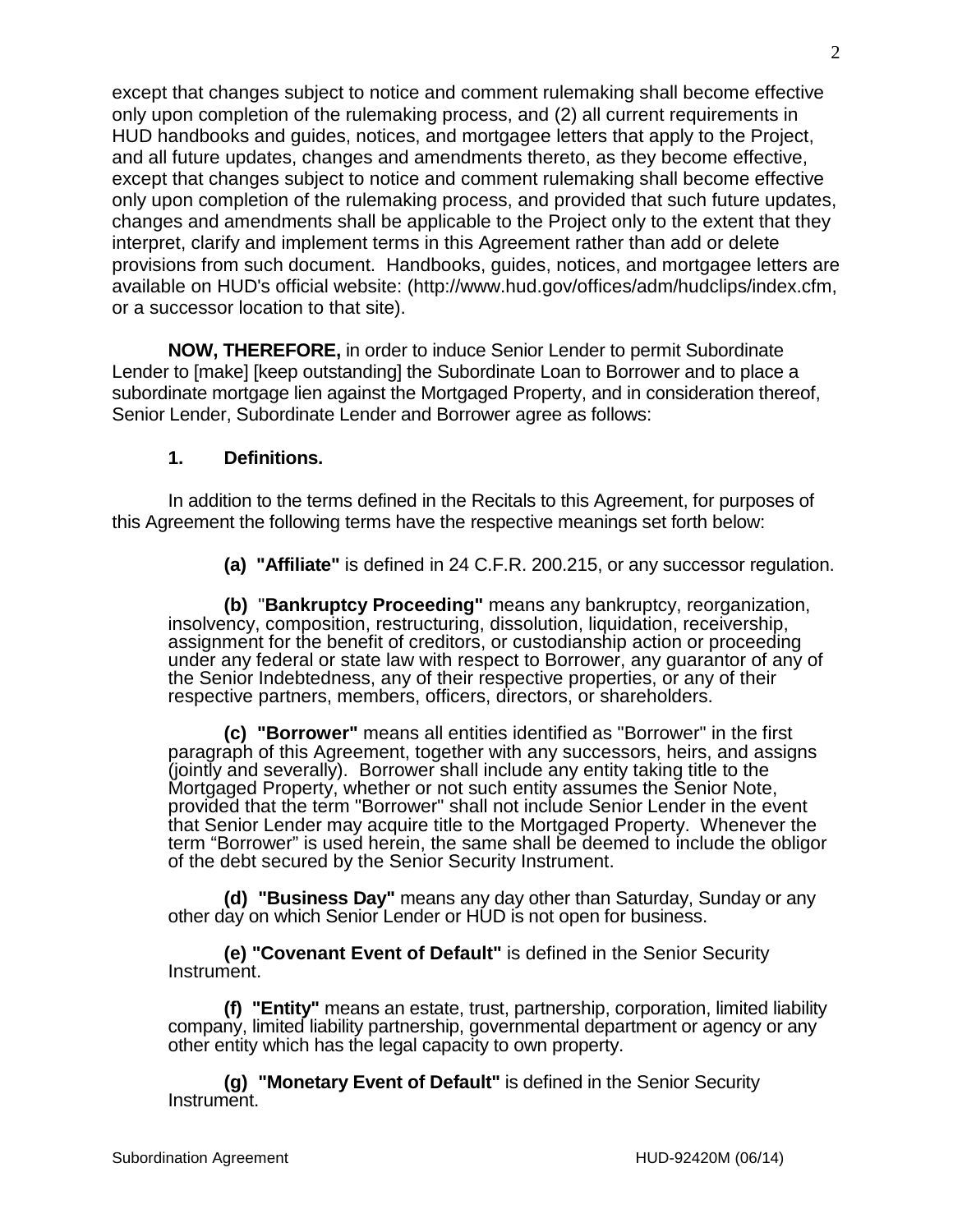**(h) "Non-Project Sources"** means any funds that are not derived from Project Sources.

**(i) "Project Sources"** means the Mortgaged Property (as defined in the Senior Security Instrument), any proceeds of the Senior loan, and any reserve or deposit made with Senior Lender or any other party as required by HUD in connection with the Senior loan.

**(j) "Senior Indebtedness"** means all present and future indebtedness, obligations, and liabilities of Borrower to Senior Lender under or in connection with the Senior loan or Senior Loan Documents.

**(k) "Senior Lender"** means the Entity named as such in the first paragraph on page 1 of this Agreement, its successors and assigns.

**(l) "Senior Loan Documents"** means the Senior Note, the Senior Security Instrument, and the Regulatory Agreement between Borrower and HUD, as such documents may be amended from time to time and all other documents at any time evidencing, securing, guaranteeing, or otherwise delivered in connection with the Senior Indebtedness.

**(m) "Senior Security Instrument Default"** means a "Monetary Event of Default" or a "Covenant Event of Default" as defined in the Senior Security Instrument.

**(n) "Subordinate Indebtedness"** means all present and future indebtedness, obligations, and liabilities of Borrower to Subordinate Lender under or in connection with the Subordinate Loan or the Subordinate Loan Documents.

**(o) "Subordinate Lender"** means the Entity named as such in the first paragraph on page 1 of this Agreement.

**(p) "Subordinate Loan Documents"** means the Subordinate Note, the Subordinate Mortgage, and all other documents at any time evidencing, securing, guaranteeing, or otherwise delivered in connection with the Subordinate Indebtedness, as identified in Exhibit B.

**(q) "Subordinate Loan Enforcement Action"** means the acceleration of all or any part of the Subordinate Indebtedness, the advertising of or commencement of any foreclosure or trustee's sale proceedings, the exercise of any power of sale, the acceptance of a deed or assignment in lieu of foreclosure or sale, the collecting of rents, the obtaining of or seeking of the appointment of a receiver, the seeking of default interest, the taking of possession or control of any of the Mortgaged Property, the commencement of any suit or other legal, administrative, or arbitration proceeding based upon the Subordinate Note or any other of the Subordinate Loan Documents, the exercising of any banker's lien or rights of set-off or recoupment, or the taking of any other enforcement action against Borrower, any other party liable for any of the Subordinate Indebtedness or obligated under any of the Subordinate Loan Documents, or the Mortgaged Property.

**(r) "Subordinate Mortgage Default"** means any act, failure to act, event, conditions, or occurrence which allows (but for any contrary provision of this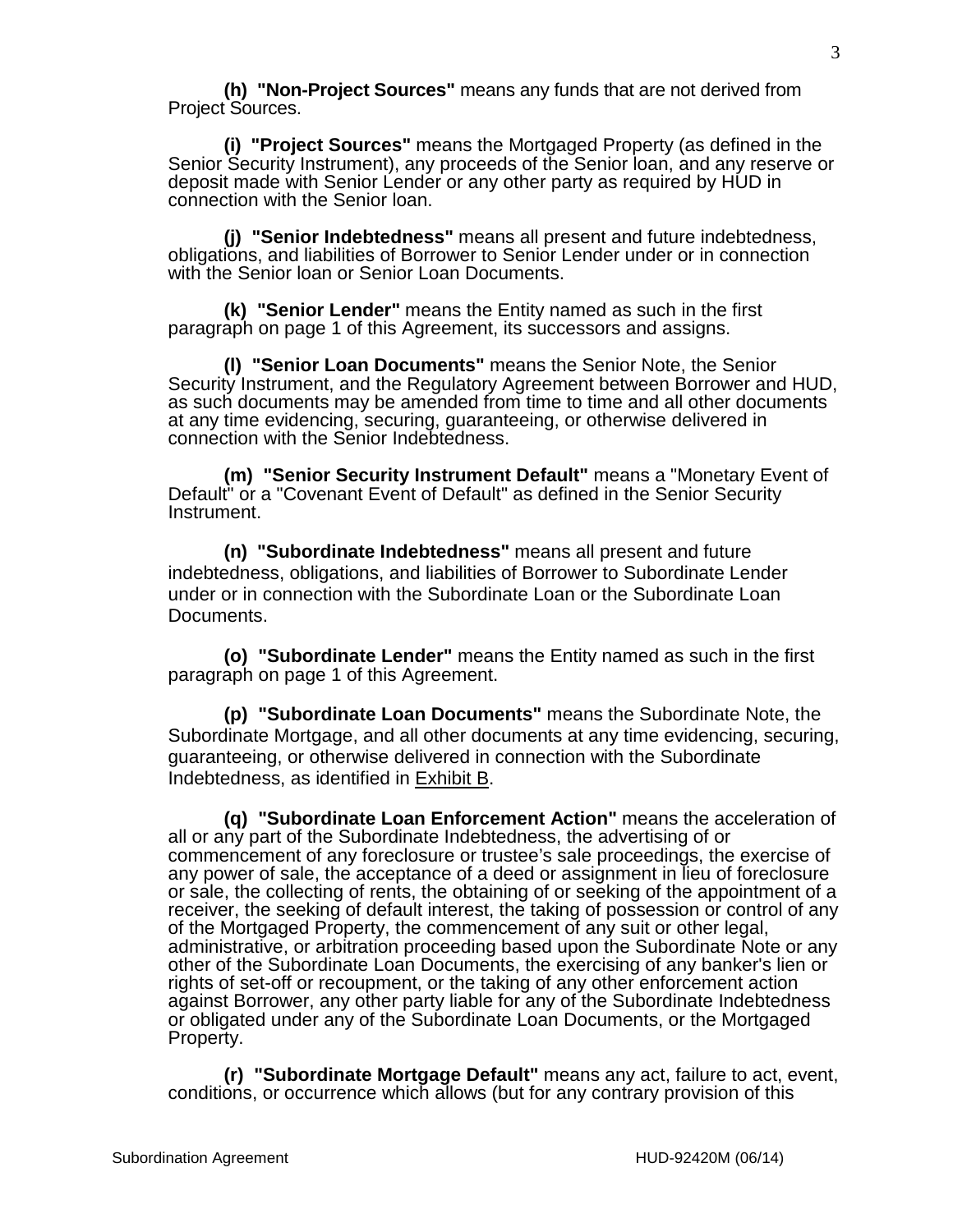Agreement), or which with the giving of notice or the passage of time, or both, would allow (but for any contrary provision of this Agreement), Subordinate Lender to take a Subordinate Loan Enforcement Action.

**(s) "Surplus Cash"** is defined herein to mean the same as that term is defined in the Regulatory Agreement between Borrower and HUD.

# **2. Permission to [Allow] [Place] Mortgage Lien Against Mortgaged Property.**

Senior Lender [consents] [agrees], subject to the provisions of this Agreement, to [permit Subordinate Lender to record] the Subordinate Mortgage and other [recorded] [recordable] Subordinate Loan Documents against the Mortgaged Property (which are subordinate in all respects to the lien of the Senior Security Instrument) to secure Borrower's obligation to repay the Subordinate Note and all other obligations, indebtedness and liabilities of Borrower to Subordinate Lender under and in connection with the Subordinate Loan. Such [consent] [permission] is subject to the condition that each of the representations and warranties made by Borrower and Subordinate Lender in Section 3 are true and correct on the date of this Agreement [and on the date on which the proceeds of the Subordinate Loan are disbursed to Borrower]. If any of the representations and warranties made by Borrower and Subordinate Lender in Section 3 are not true and correct on [the date of this Agreement] [both of those dates], the provisions of the Senior Loan Documents applicable to unpermitted liens on the Mortgaged Property shall apply.

## **3. Borrower's and Subordinate Lender's Representations and Warranties.**

Borrower and, with respect to subsections (a) through (d) below, Subordinate Lender each make the following representations and warranties to Senior Lender:

**(a) Subordinate Loan Documents.** The Subordinate Loan is evidenced by the Subordinate Note and is secured by the Subordinate Mortgage.

**(b) Terms of the Subordinate Loan.** The original principal amount of the Subordinate Note is \$\_\_\_\_\_\_\_\_\_\_\_\_\_\_\_. Interest on the Subordinate Note accrues monthly at the rate of  $\overline{\phantom{a}}$  % per annum. The Subordinate Note is due and payable in full on ("Maturity"). The principal of the Subordinate Note will [be fully amortized at Maturity] [have a balloon principal payment of \$\_\_\_\_\_\_\_\_\_\_\_\_\_\_\_ due at Maturity]. The promissory note evidencing the Subordinate Note obligates Borrower to make payments as follows \_\_\_\_\_\_\_\_\_\_\_\_\_\_\_\_, subject to available Surplus Cash. As long as HUD is the insurer or holder of the Senior Note on FHA Project No. \_\_\_\_\_\_\_\_\_\_, any payments due from project income under the Subordinate Note shall be payable only (i) from permissible distributions from **{omit "permissible distributions from" if Borrower is not subject to limitations on distributions through the Regulatory Agreement between Borrower and HUD}** Surplus Cash of the Project; but in no event greater than seventy-five percent (75%) of the total amount of Surplus Cash; or (ii) from monies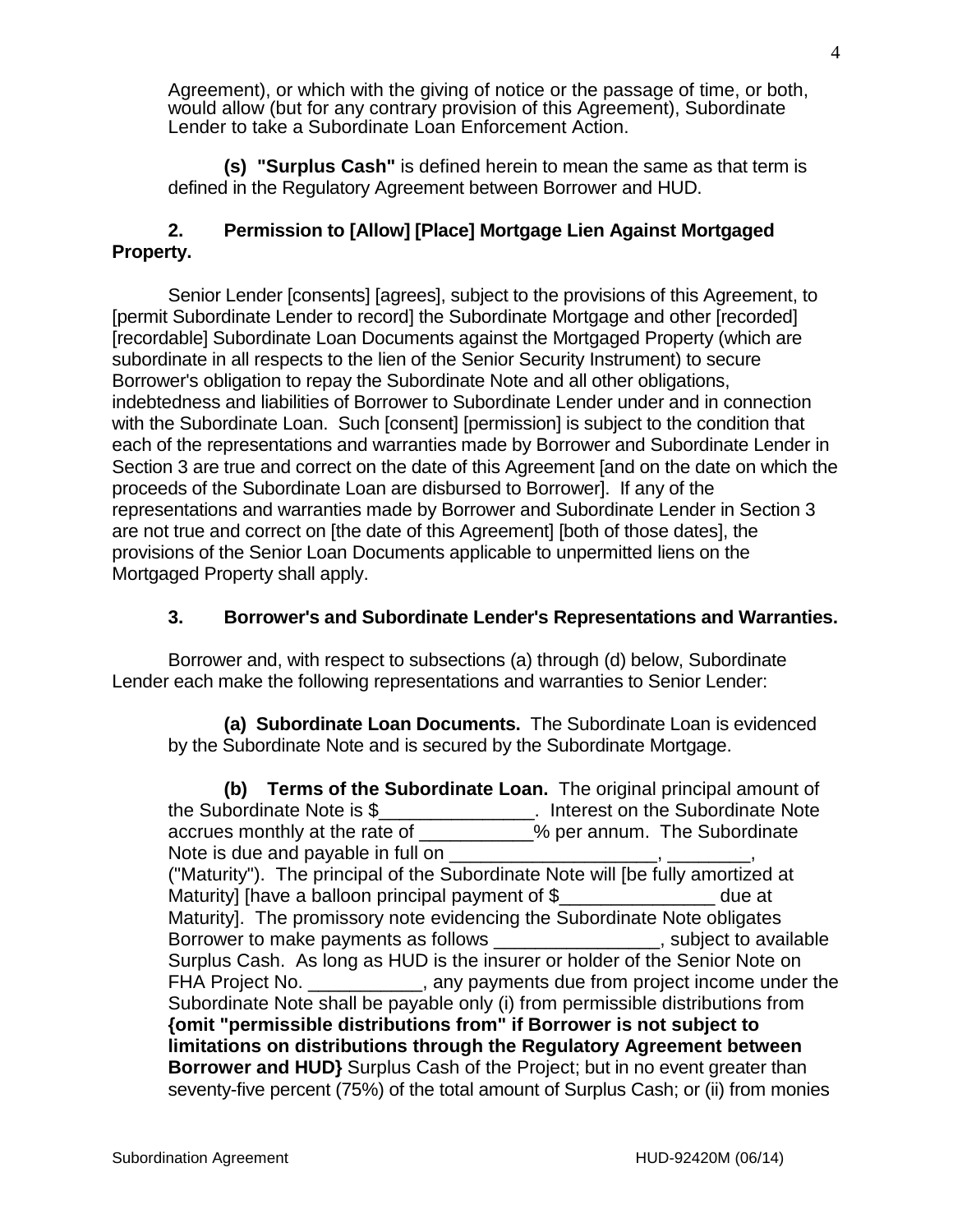received from Non-Project Sources. No prepayment of the Subordinate Note shall be made until after final endorsement by HUD of the Senior Note, unless such prepayment is made from Non-Project Sources and is approved in writing by HUD. The restriction on payment imposed by this paragraph shall not excuse any default caused by the failure of the Borrower to pay the indebtedness evidenced by the Subordinate Note.

**(c) Relationship of Borrower to Subordinate Lender.** Subordinate Lender is not an Affiliate of Borrower.

**(d) Term.** The term of the Subordinate Note does not end before the term of the Senior Note.

**(e) Subordinate Loan Documents.** The executed Subordinate Loan Documents are substantially in the same forms as those submitted to, and approved by, HUD prior to the date of this Agreement. Upon execution and delivery of the Subordinate Loan Documents, Borrower shall deliver to Senior Lender an executed copy of each of the Subordinate Loan Documents, certified to be true, correct and complete.

**(f) Senior Loan Documents**. The executed Senior Loan Documents are the same forms as approved by HUD prior to the date of this Agreement. Upon execution and delivery of the Senior Loan Documents, Borrower shall deliver to Subordinate Lender an executed copy of each of the Senior Loan Documents, certified to be true, correct and complete.

# **4. Deliveries.**

Borrower shall submit the following items to Senior Lender and HUD [not later than ten (10) Business Days after the date of the initial disbursement of proceeds of the Subordinate Loan].

**(a) Title Evidence.** Evidence of title (title policy or title policy endorsement, as appropriate) insuring the lien of the Senior Security Instrument which insures that (i) the lien of the Subordinate Mortgage is subordinate to the lien of the Senior Mortgage, and (ii) this Agreement has been recorded among the applicable land records.

**(b) Certification.** A certification from Borrower and Subordinate Lender to HUD that the Subordinate Loan Documents do not contain any changes from the Subordinate Loan Documents submitted to, and approved by, HUD, before the date of this Agreement.

**(c) Loan Documents.** A complete set of the Subordinate Loan Documents. **{Not required for Section 223(a)(7) refinancings.}**

# **5. Terms of Subordination.**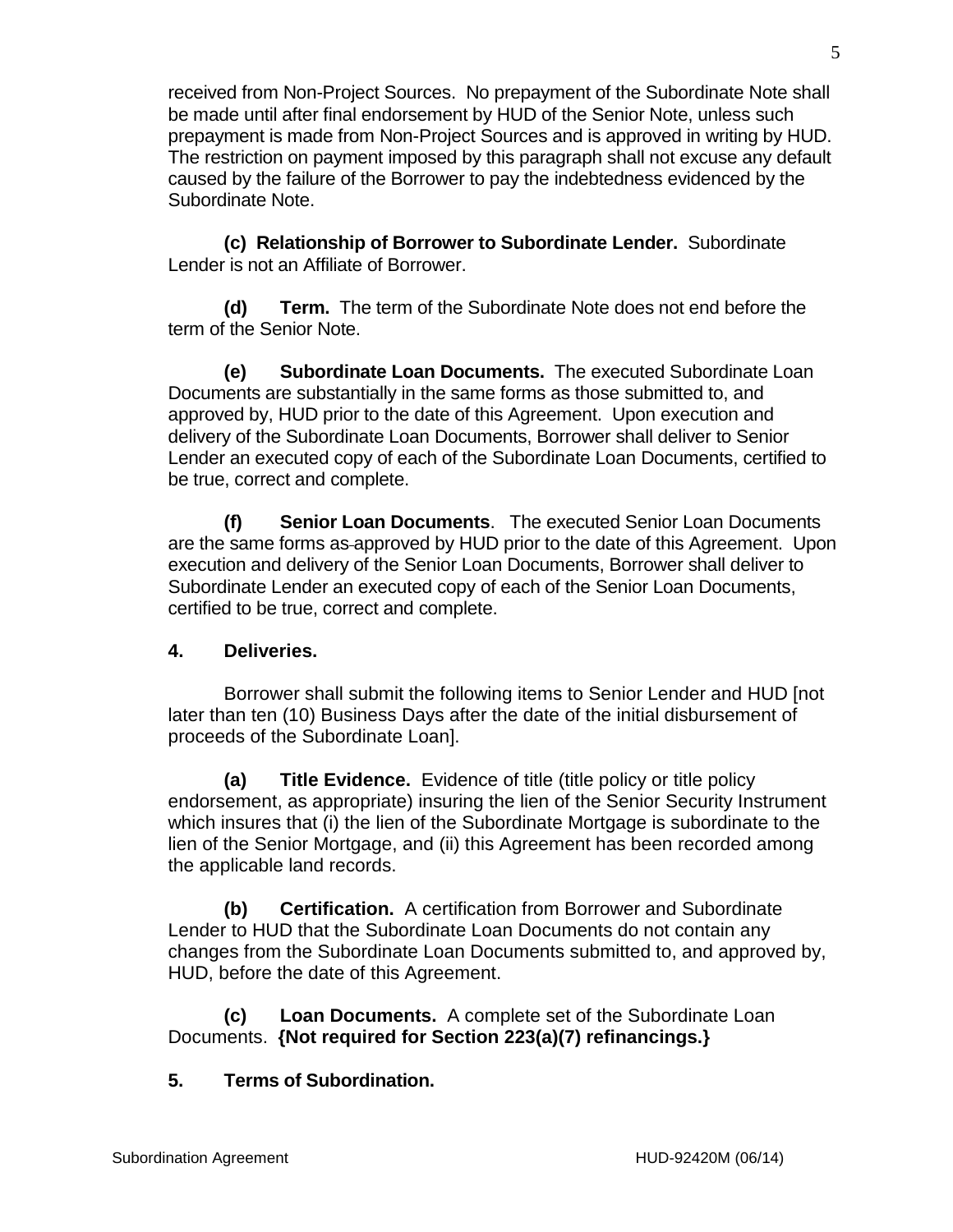**(a) Agreement to Subordinate.** Senior Lender and Subordinate Lender agree that: (i) the indebtedness evidenced by the Subordinate Loan Documents is and shall be subordinated in right of payment, to the extent and in the manner provided in this Agreement, to the prior payment of the indebtedness evidenced by the Senior Loan Documents, and (ii) the Subordinate Mortgage and the other Subordinate Loan Documents are and shall be subject and subordinate in all respects to the liens, terms, covenants and conditions of the Senior Security Instrument and the other Senior Loan Documents and to all advances heretofore made or which may hereafter be made pursuant to the Senior Security Instrument and the other Senior Loan Documents (including but not limited to, all sums advanced for the purposes of (1) protecting or further securing the lien of the Senior Security Instrument, curing defaults by Borrower under the Senior Loan Documents or for any other purpose expressly permitted by the Senior Security Instrument, or (2) constructing, renovating, repairing, furnishing, fixturing or equipping the Mortgaged Property). Subordinate Lender agrees to extinguish and release its lien on any and all Mortgaged Property in the event Senior Lender, HUD, or a designee of either acquires title to the Mortgaged Property pursuant to a deed in lieu of foreclosure.

**(b) Subordination of Subrogation Rights.** Subordinate Lender agrees that if, by reason of its payment of real estate taxes or other monetary obligations of Borrower, or by reason of its exercise of any other right or remedy under the Subordinate Loan Documents, it acquires by right of subrogation or otherwise a lien on the Mortgaged Property which (but for this subsection) would be senior to the lien of the Senior Security Instrument, then, in that event, such lien shall be subject and subordinate to the lien of the Senior Security Instrument.

**(c) Payments Before Senior Security Instrument Default.** Until Subordinate Lender receives a default notice of a Senior Security Instrument Default from Senior Lender, Subordinate Lender shall be entitled to retain for its own account all payments made under or pursuant to the Subordinate Loan Documents provided that such payments are otherwise permitted under the terms of this Agreement.

**(d) Payments After Senior Security Instrument Default.** Borrower agrees that, after it receives notice (or otherwise acquires knowledge) of a Senior Security Instrument Default, it will not make any payments under or pursuant to the Subordinate Loan Documents (including but not limited to principal, interest, additional interest, late payment charges, default interest, attorney's fees, or any other sums secured by the Subordinate Mortgage) without Senior Lender's prior written consent. Subordinate Lender agrees that, after it receives a default notice from Senior Lender with written instructions directing Subordinate Lender not to accept payments from Project Sources on account of the Subordinate Loan, it will not accept any payments under or pursuant to the Subordinate Loan Documents (including but not limited to principal, interest, additional interest, late payment charges, default interest, attorney's fees, or any other sums secured by the Subordinate Mortgage) unless either (i) such payment is being made solely from Non-Project Sources or (ii) such payment is made with Senior Lender's prior written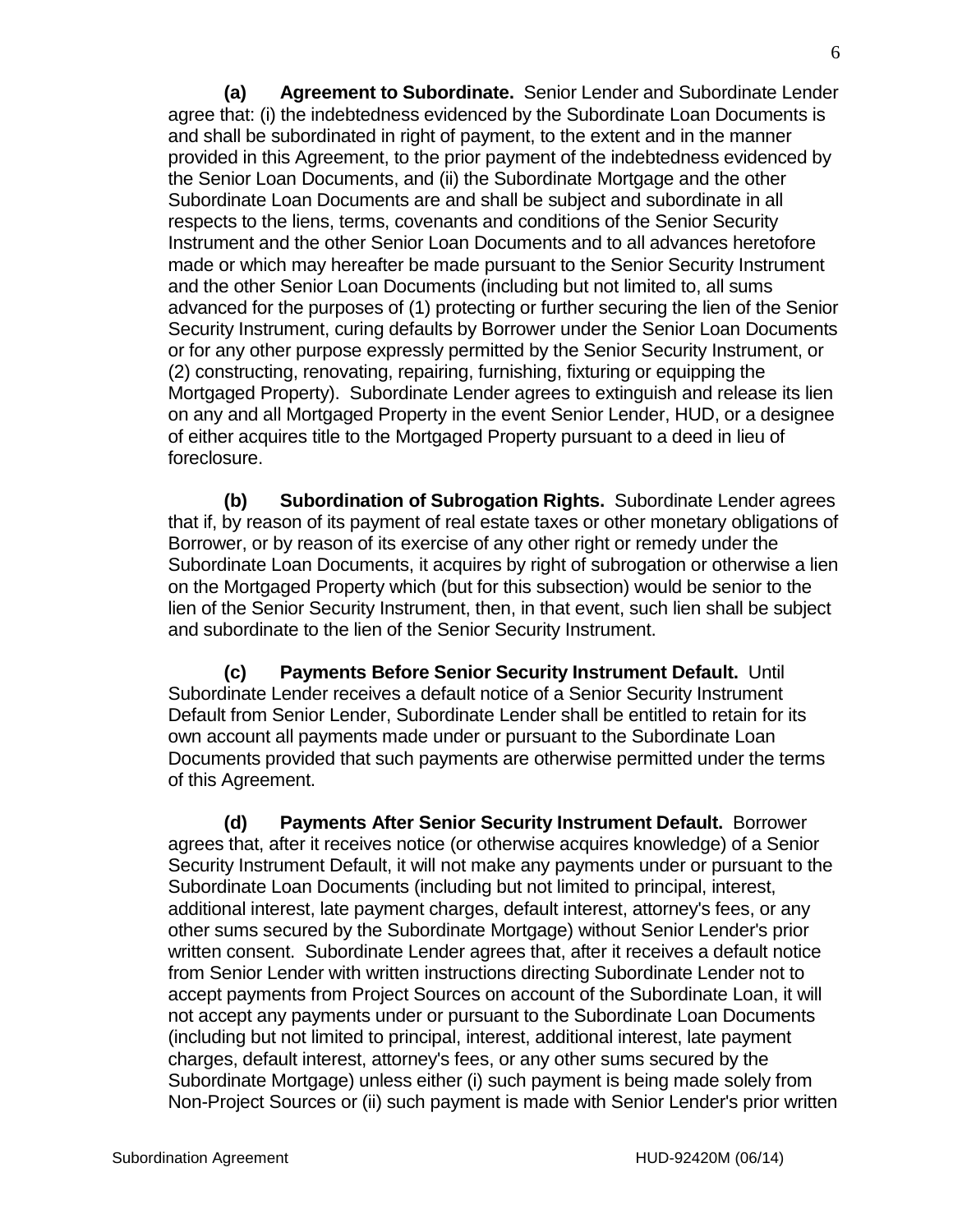consent. If Subordinate Lender receives written notice from Senior Lender that the Senior Security Instrument Default which gave rise to Subordinate Lender's obligation not to accept payments has been cured, waived, or otherwise suspended by Senior Lender, the restrictions on payment to Subordinate Lender in this Section 5 shall terminate, and Senior Lender shall have no right to any subsequent payments made to Subordinate Lender by Borrower prior to Subordinate Lender's receipt of a new default notice from Senior Lender in accordance with the provisions of this Section 5(d).

**(e) Remitting Subordinate Loan Payments to Senior Lender.** If, after Subordinate Lender receives a default notice from Senior Lender in accordance with subsection (d) above, Subordinate Lender receives any payments under the Subordinate Loan Documents (other than payments permitted under subsection (d) above), Subordinate Lender agrees that such payment or other distribution will be received and held in trust for Senior Lender and unless Senior Lender otherwise notifies Subordinate Lender in writing, will be promptly remitted, in kind to Senior Lender, properly endorsed to Senior Lender, to be applied to the principal of, interest on and other amounts due under the Senior Loan Documents in accordance with the provisions of the Senior Loan Documents. By executing this Agreement, Borrower specifically authorizes Subordinate Lender to endorse and remit any such payments to Senior Lender, and specifically waives any and all rights to have such payments returned to Borrower or credited against the Subordinate Loan. Borrower and Senior Lender acknowledge and agree that payments received by Subordinate Lender, and remitted to Senior Lender under this Section 5, shall not be applied or otherwise credited against the Subordinate Loan, nor shall the tender of such payment to Senior Lender waive any Subordinate Mortgage Default which may arise from the inability of Subordinate Lender to retain such payment or apply such payment to the Subordinate Loan.

**(f) Agreement Not to Commence Bankruptcy Proceeding.** Subordinate Lender agrees that during the term of this Agreement it will not commence, or join with any other creditor in commencing any Bankruptcy Proceeding with respect to Borrower, without Senior Lender's prior written consent.

# **6. Default Under Subordinate Loan Documents.**

**(a) Notice of Default and Cure Rights.** Subordinate Lender shall deliver to Senior Lender a default notice within five Business Days in each case where Subordinate Lender has given a default notice to Borrower. Failure of Subordinate Lender to send a default notice to Senior Lender shall not prevent the exercise of Subordinate Lender's rights and remedies under the Subordinate Loan Documents, subject to the provisions of this Agreement. Senior Lender shall have the opportunity, but not the obligation, to cure any Subordinate Mortgage Default within 60 days following the date of such notice; provided, however that Subordinate Lender shall be entitled, during such 60-day period, to continue to pursue its rights and remedies under the Subordinate Loan Documents, subject to the limitations set forth in Section 6(b) below.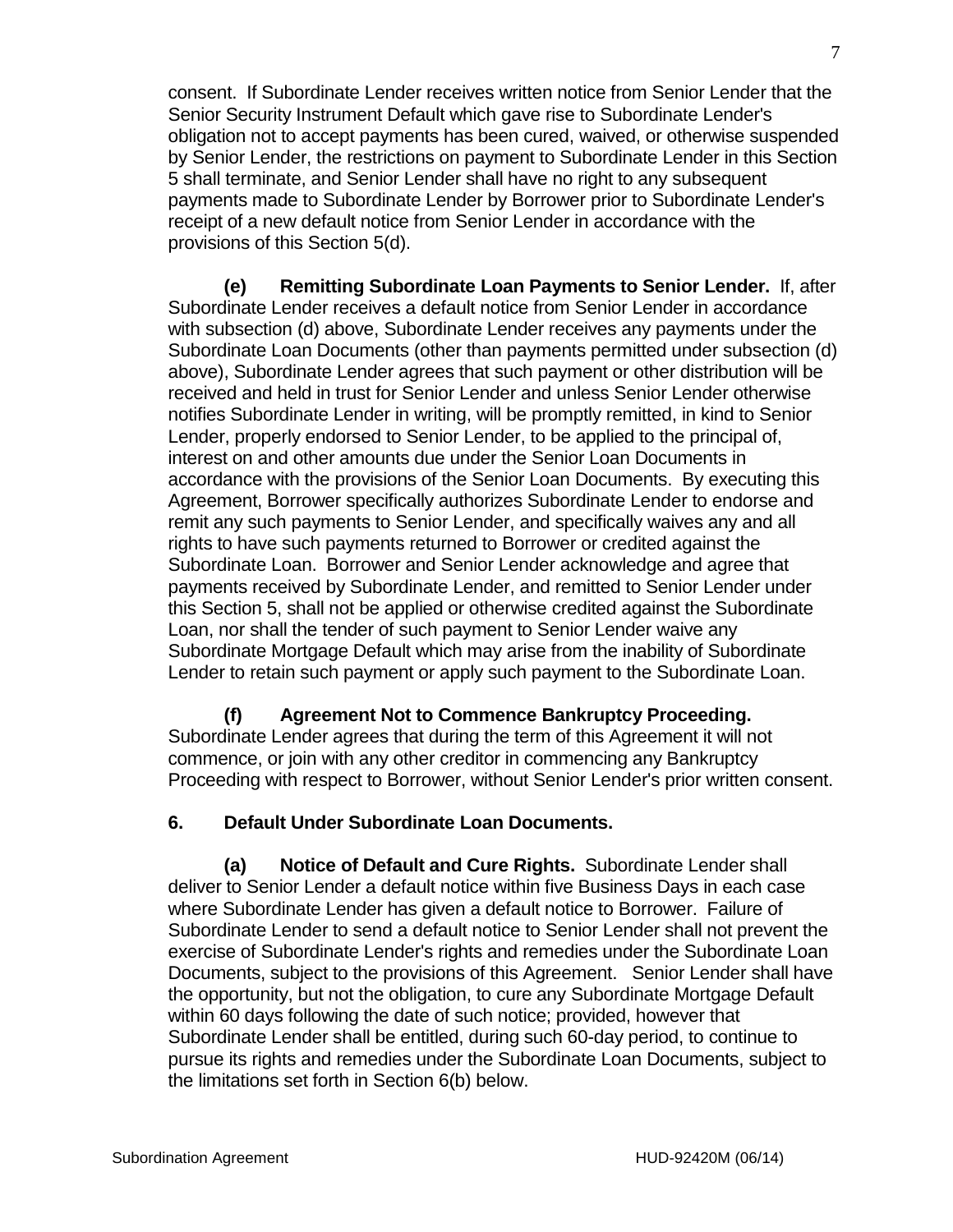**(b) Subordinate Lender's Exercise of Remedies After Notice to Senior Lender.** If a Subordinate Mortgage Default occurs and is continuing, Subordinate Lender agrees that it will not commence foreclosure proceedings with respect to the Mortgaged Property under the Subordinate Loan Documents or exercise any other rights or remedies it may have under the Subordinate Loan Documents with respect to the Mortgaged Property, including, but not limited to accelerating the Subordinate Loan, collecting rents, appointing (or seeking the appointment of) a receiver or exercising any other rights or remedies thereunder without Senior Lender's prior written consent. However, the preceding sentence shall not (i) limit Subordinate Lender's right to bring an action seeking recovery solely from Non-Project Sources or (ii) preclude Subordinate Lender from exercising or enforcing all the rights available to Subordinate Lender under the Subordinate Loan Documents and/or under applicable law to enforce covenants and agreements of Borrower relating to income, rent or affordability restrictions.

### **7. Default Under Senior Loan Documents.**

**(a) Notice of Default and Cure Rights.** Senior Lender shall deliver to Subordinate Lender a default notice within five Business Days in each case where Senior Lender has given a default notice to Borrower (provided that Senior Lender shall have no liability to Borrower, Subordinate Lender or to any other Entity for failure to timely give such notice). Failure of Senior Lender to send a default notice to Subordinate Lender shall not prevent the exercise of Senior Lender's right and remedies under the Senior Loan Documents, subject to the provisions of this Agreement. Borrower agrees that Subordinate Lender shall have the opportunity, but not the obligation, to cure either a Monetary Event of Default or a Covenant Event of Default within 30 days following the date of such notice, or any time prior to an assignment of the Senior Security Instrument from Senior Lender to HUD, whichever date is later. Subordinate Lender acknowledges that Senior Lender shall be entitled during such period described above to continue to pursue its remedies under the Senior Loan Documents. Subordinate Lender shall have the opportunity to cure a Covenant Event of Default during such period described above so long as there is no Monetary Event of Default under the Senior Loan Documents. All amounts paid by Subordinate Lender to Senior Lender to cure any default under the Senior Loan Documents shall be deemed to have been advanced by Subordinate Lender pursuant to, and shall be secured by the lien of, the Subordinate Mortgage.

**(b) Cross Default.** Subordinate Lender agrees that, notwithstanding any contrary provision contained in the Subordinate Loan Documents, a Senior Security Instrument Default shall not constitute a default under the Subordinate Loan Documents if no other default occurred under the Subordinate Loan Documents.

### **8. Conflict.**

Borrower, Senior Lender and Subordinate Lender each agrees that, in the event of any conflict or inconsistency between the terms of the Senior Loan Documents, the Subordinate Loan Documents and the terms of this Agreement, the terms of this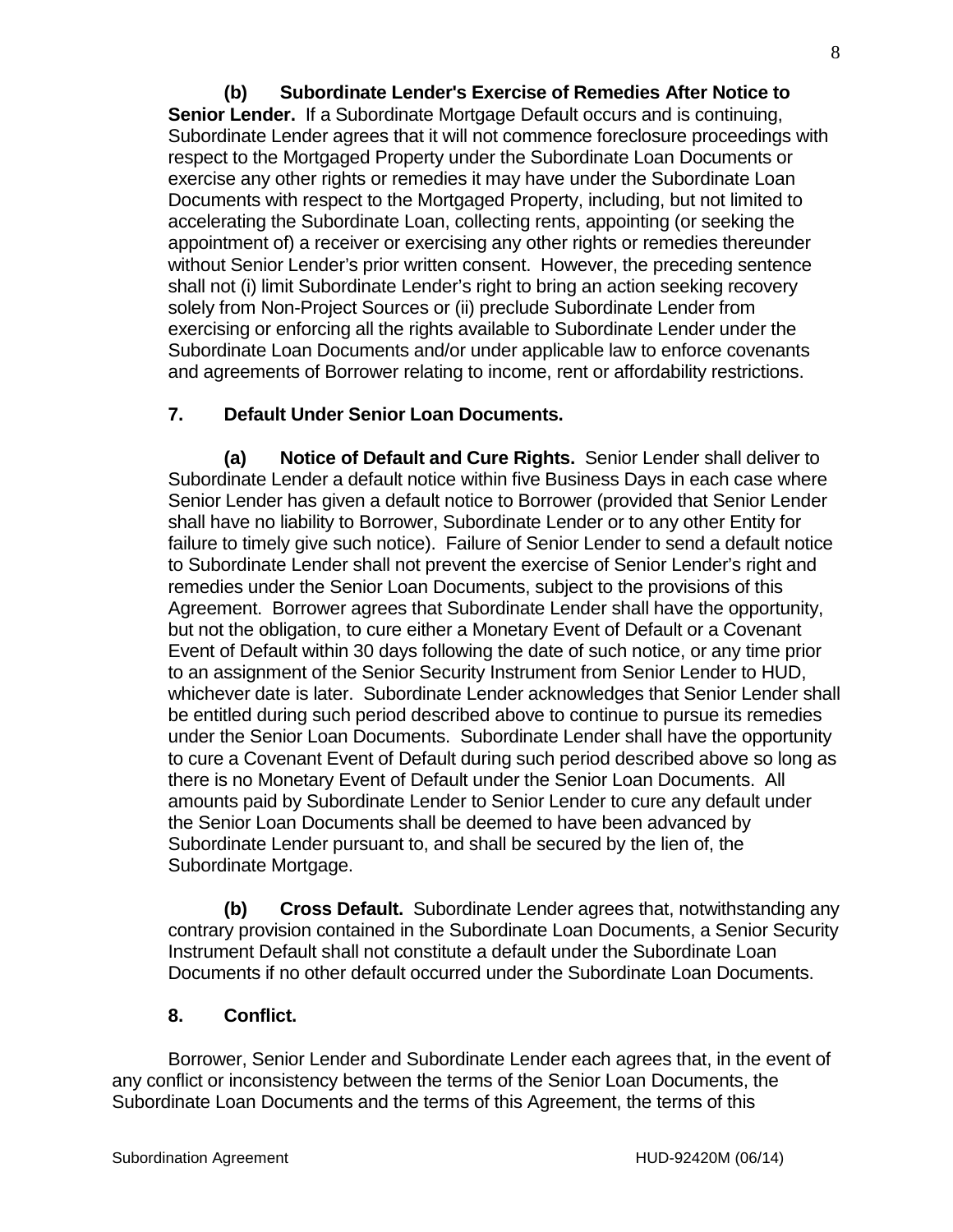Agreement shall govern and control solely as to the following: (a) the relative priority of the security interests of Senior Lender and Subordinate Lender in the Mortgaged Property; and (b) solely as between Senior Lender and Subordinate Lender, the notice requirements, cure rights, and the other rights and obligations which Senior Lender and Subordinate Lender have agreed to as expressly provided in this Agreement. Borrower acknowledges that the terms and provisions of this Agreement shall not, and shall not be deemed to: extend Borrower's time to cure any Senior Security Instrument Default or Subordinate Mortgage Default, as the case may be; give Borrower the right to notice of any Senior Security Instrument Default or Subordinate Mortgage Default, as the case may be other than that, if any, provided, respectively under the Senior Loan Documents or the Subordinate Loan Documents, as applicable; or create any other right or benefit for Borrower as against Senior Lender or Subordinate Lender.

### **9. Rights and Obligations of Subordinate Lender under the Subordinate Loan Documents and of Senior Lender under the Senior Loan Documents.**

Subject to each of the other terms of this Agreement, all of the following provisions shall supersede any provisions of the Subordinate Loan Documents covering the same subject matter:

**(a) Protection of Security Interest.** Subordinate Lender shall not, without the prior written consent of Senior Lender in each instance, take any action which has the effect of increasing the indebtedness outstanding under, or secured by, the Subordinate Loan Documents, except that Subordinate Lender shall have the right to advance funds to cure Senior Security Instrument Defaults pursuant to Section 7(a) above and advance funds pursuant to the Subordinate Mortgage for the purpose of paying real estate taxes and insurance premiums, making necessary repairs to the Mortgaged Property and curing other defaults by Borrower under the Subordinate Loan Documents.

**(b) Condemnation or Casualty.** In the event of: a taking or threatened taking by condemnation or other exercise of eminent domain of all or a portion of the Mortgaged Property (collectively, a "Taking"); or the occurrence of a fire or other casualty resulting in damage to all or a portion of the Mortgaged Property (collectively, a "Casualty"), at any time or times when the Senior Security Instrument remains a lien on the Mortgaged Property the following provisions shall apply:

**(***1***)** Subordinate Lender hereby agrees that its rights (under the Subordinate Loan Documents or otherwise) to participate in any proceeding or action relating to a Taking and/or a Casualty, or to participate or join in any settlement of, or to adjust, any claims resulting from a Taking or a Casualty shall be and remain subordinate in all respects to Senior Lender's rights under the Senior Loan Documents with respect thereto, and Subordinate Lender shall be bound by any settlement or adjustment of a claim resulting from a Taking or a Casualty made by or with the written consent of Senior Lender; and

*(2)* all proceeds received or to be received on account of a Taking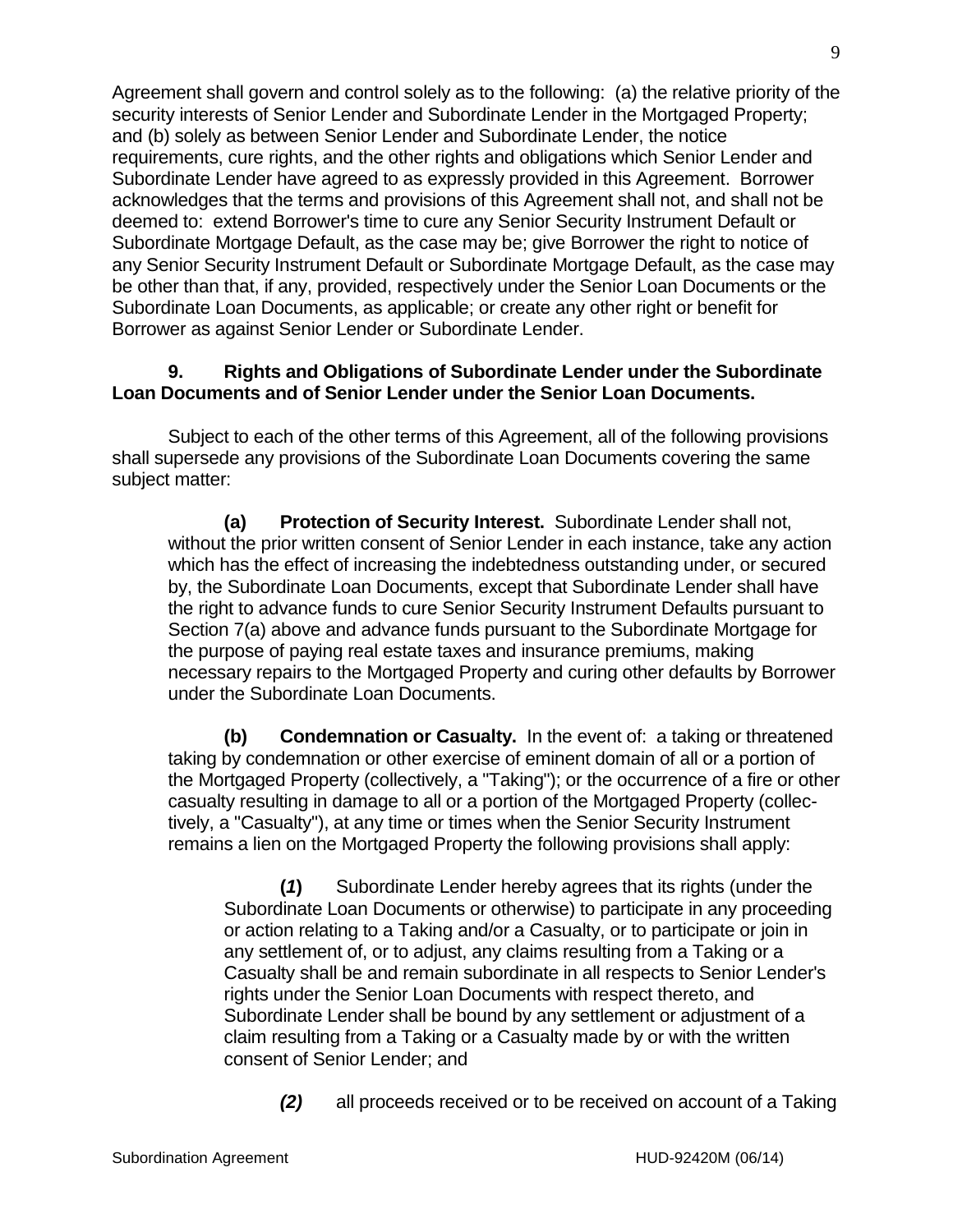or a Casualty, or both, shall be applied (to payment of the costs and expenses of repair and restoration and/or to payment of the Senior Security Instrument) in the manner determined by Senior Lender in its sole discretion; provided, however, that if Senior Lender elects to apply such proceeds to payment of the principal of, interest on and other amounts payable under the Senior Security Instrument, any proceeds remaining after the satisfaction in full of the principal of, interest on and other amounts payable under the Senior Security Instrument shall be paid to, and may be applied by, Subordinate Lender in accordance with the applicable provisions of the Subordinate Loan Documents. Any proceeds then remaining after the satisfaction in full of the principal of, interest on and other amounts payable under the Subordinate Loan Documents shall be paid by the Subordinate Lender to Borrower.

**(c) No Modification of Subordinate Loan Documents.** Borrower and Subordinate Lender each agrees that, until the principal of, interest on and all other amounts payable under the Senior Loan Documents have been paid in full, it will not, without the prior written consent of Senior Lender in each instance, increase the amount of the Subordinate Loan, increase the required payments due under the Subordinate Loan, decrease the term of the Subordinate Loan, increase the interest rate on the Subordinate Loan, or otherwise amend the Subordinate Loan terms in a manner that creates an adverse effect upon Senior Lender under the Senior Loan Documents. Any unauthorized amendment of the Subordinate Loan Documents without Senior Lender's consent shall be void ab initio and of no effect whatsoever.

### **10. Modification of Senior Loan Documents; Refinancing of Senior Indebtedness.**

Subordinate Lender consents to any agreement or arrangement in which Senior Lender waives, postpones, extends, reduces or modifies any provisions of the Senior Loan Documents, including any provision requiring the payment of money, provided however, there shall be no modification of the Senior Loan Documents without the consent of the Subordinate Lender if such modification would increase the principal amount of the Senior Indebtedness beyond the original principal amount of the Senior Indebtedness (excluding any amounts having been advanced by Senior Lender for the protection of its security interest pursuant to the Senior Loan Documents), increase the interest rate of the Senior Indebtedness, or decrease the original maturity term of the Senior Indebtedness.

Subordinate Lender further agrees that its agreement to subordinate hereunder shall extend to any new mortgage debt which is for the purpose of refinancing all or any part of the Senior Indebtedness in accordance with Program Obligations (including reasonable and necessary costs associated with the closing and/or the refinancing); and that all the terms and covenants of this Agreement shall inure to the benefit of any holder of any such refinanced debt; and that all references to the Senior Indebtedness, the Senior Note, the Senior Security Instrument, the Senior Loan Documents and Senior Lender shall mean, respectively, the indebtedness related to the refinance loan, the refinance note, the security instrument securing the refinance note, all documents evidencing, securing or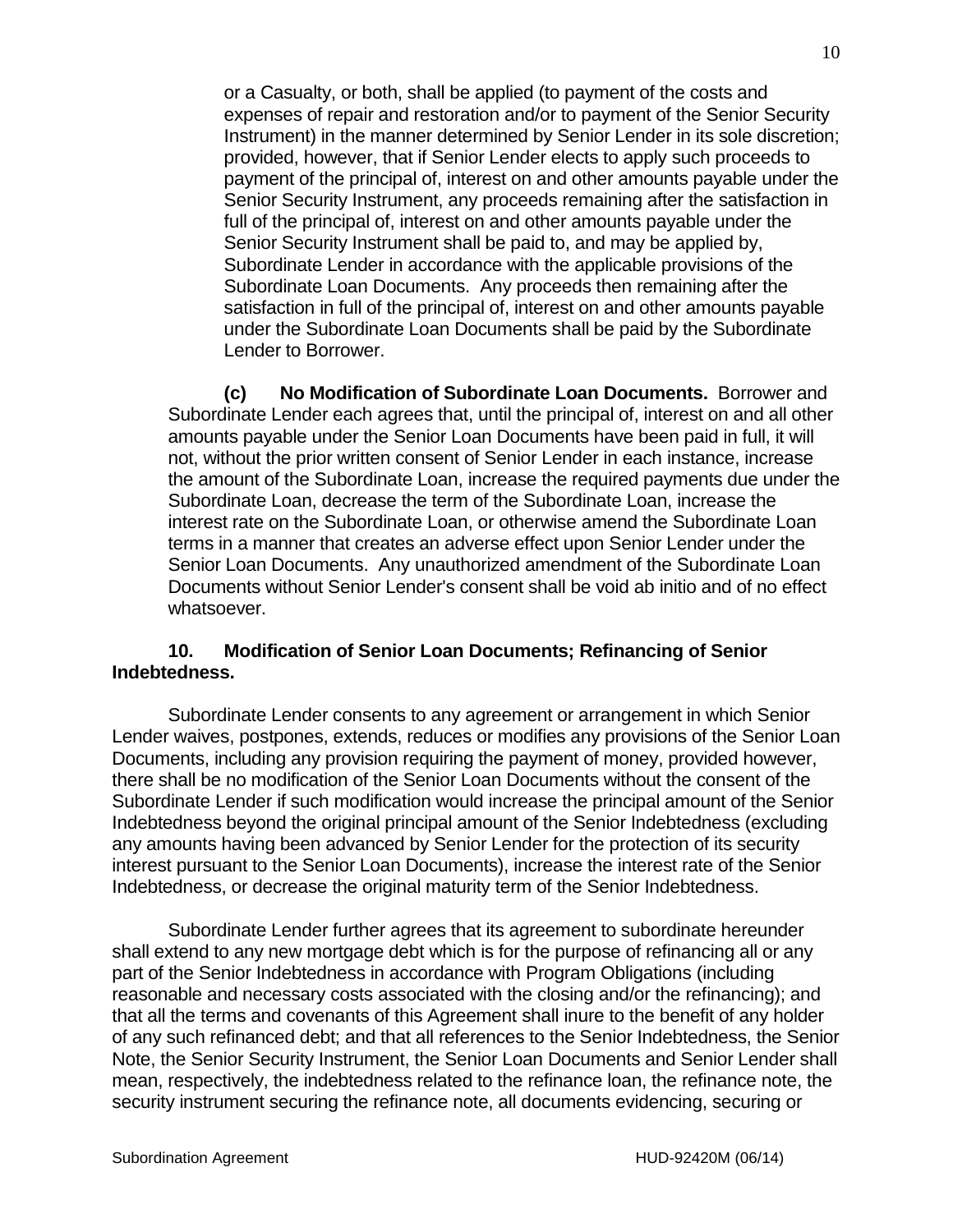otherwise pertaining to the refinance note and the holder of the refinance note, provided however, there shall be no refinancing of the Senior Indebtedness without the consent of the Subordinate Lender if such refinancing would increase the principal amount of the Senior Indebtedness beyond the original principal amount of the Senior Indebtedness (excluding any amounts having been advanced by Senior Lender for the protection of its security interest pursuant to the Senior Loan Documents), increase the interest rate of the Senior Indebtedness, or decrease the original maturity term of the Senior Indebtedness.

# **11. Default by Subordinate Lender or Senior Lender.**

If Subordinate Lender or Senior Lender defaults in performing or observing any of the terms, covenants or conditions to be performed or observed by it under this Agreement, the other, non-defaulting Lender shall have the right to all available legal and equitable relief.

# **12. Notices.**

Each notice, request, demand, consent, approval or other communication (hereinafter in this Section referred to collectively as "notices" and referred to singly as a "notice") which Senior Lender or Subordinate Lender is required or permitted to give to the other party pursuant to this Agreement shall be in writing and shall be deemed to have been duly and sufficiently given if: (a) personally delivered with proof of delivery thereof (any notice so delivered shall be deemed to have been received at the time so delivered); or (b) sent by Federal Express (or other similar national overnight courier) designating next Business Day delivery (any notice so delivered shall be deemed to have been received on the next Business Day following receipt by the courier); or (c) sent by United States registered or certified mail, return receipt requested, postage prepaid, at a post office regularly maintained by the United States Postal Service (any notice so sent shall be deemed to have been received two Business Days after mailing in the United States), addressed to the respective parties as follows:

SENIOR LENDER:

Attention: \_\_\_\_\_\_\_\_\_\_\_\_\_\_\_\_\_\_\_\_\_\_\_\_\_\_\_\_\_\_\_\_\_\_

\_\_\_\_\_\_\_\_\_\_\_\_\_\_\_\_\_\_\_\_\_\_\_\_\_\_\_\_\_\_\_\_\_\_\_\_\_\_\_\_\_

\_\_\_\_\_\_\_\_\_\_\_\_\_\_\_\_\_\_\_\_\_\_\_\_\_\_\_\_\_\_\_\_\_\_\_\_\_\_\_\_\_

\_\_\_\_\_\_\_\_\_\_\_\_\_\_\_\_\_\_\_\_\_\_\_\_\_\_\_\_\_\_\_\_\_\_\_\_\_\_\_\_\_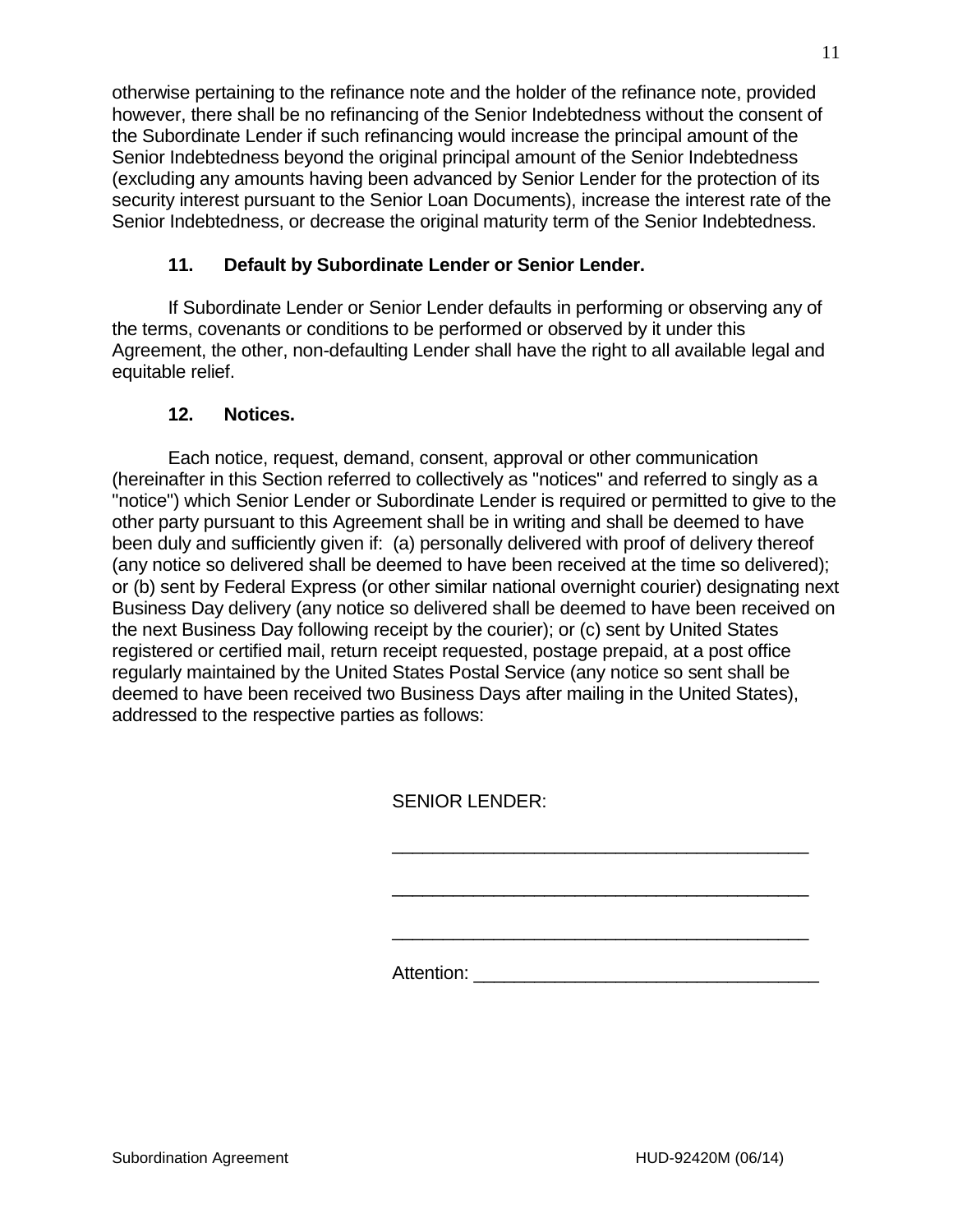With a copy to:

U.S. Department of Housing and Urban Development Director - Office of Multifamily Asset Management Room 6160 451 Seventh Street, S.W. Washington, DC 20410

\_\_\_\_\_\_\_\_\_\_\_\_\_\_\_\_\_\_\_\_\_\_\_\_\_\_\_\_\_\_\_\_\_\_\_\_\_\_\_\_\_

\_\_\_\_\_\_\_\_\_\_\_\_\_\_\_\_\_\_\_\_\_\_\_\_\_\_\_\_\_\_\_\_\_\_\_\_\_\_\_\_\_

\_\_\_\_\_\_\_\_\_\_\_\_\_\_\_\_\_\_\_\_\_\_\_\_\_\_\_\_\_\_\_\_\_\_\_\_\_\_\_\_\_

Attention: \_\_\_\_\_\_\_\_\_\_\_\_\_\_\_\_\_\_\_\_\_\_\_\_\_\_\_\_\_\_\_\_\_\_

SUBORDINATE LENDER:

Either party may, by notice given pursuant to this Section, change the person or persons and/or address or addresses, or designate an additional person or persons or an additional address or addresses for its notices, but notice of a change of address shall only be effective upon receipt.

#### **13. General.**

**(a) Assignment/Successors.** This Agreement shall be binding upon Borrower, Senior Lender and Subordinate Lender and shall inure to the benefit of the respective legal successors and assigns of Senior Lender and Subordinate Lender.

**(b) No Partnership or Joint Venture.** Senior Lender's permission for the placement of the Subordinate Loan Documents does not constitute Senior Lender as a joint venturer or partner of Subordinate Lender. Neither party hereto shall hold itself out as a partner, agent or Affiliate of any other party hereto.

**(c) Senior Lender's and Subordinate Lender's Consent.** Wherever Senior Lender's consent or approval is required by any provision of this Agreement, such consent or approval may be granted or denied by Senior Lender in its sole and absolute discretion, unless otherwise expressly provided in this Agreement. Wherever Subordinate Lender's consent or approval is required by any provision of this Agreement, such consent or approval may be granted or denied by Subordinate Lender in its sole and absolute discretion, unless otherwise expressly provided in this Agreement.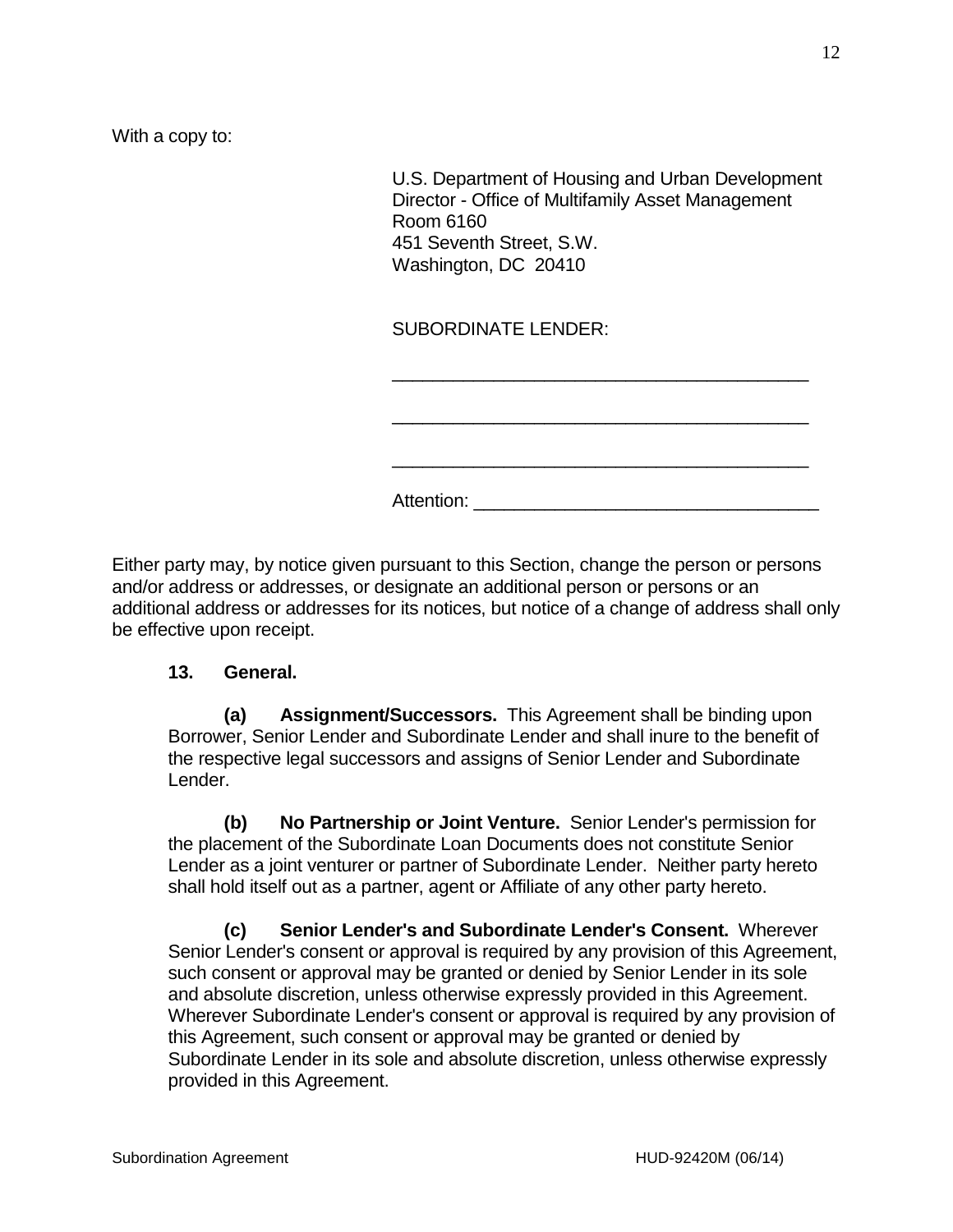**(d) Further Assurances; UCC Financing Statements.** Subordinate Lender, Senior Lender and Borrower each agree, at Borrower's expense, to execute and deliver all additional instruments and/or documents reasonably required by any other party to this Agreement in order to evidence that the Subordinate Loan Documents are subordinate to the lien, covenants and conditions of the Senior Loan Documents, or to further evidence the intent of this Agreement. Senior Lender is hereby authorized to file any and all UCC financing statement amendments required to reflect the priority of the Senior Indebtedness.

**(e) Amendment.** This Agreement shall not be amended except by written instrument signed by all parties hereto.

**(f) Governing Law.** This Agreement shall be governed by the laws of the State in which the Mortgaged Property is located, except as, so long as the Senior loan is insured or held by HUD, and solely as to rights and remedies of HUD, federal jurisdiction may be appropriate pursuant to any federal requirements. The State courts, and with respect to HUD's rights and remedies, federal courts, and governmental authorities in the State in which the Mortgaged Property is located, shall have exclusive jurisdiction over all controversies which shall arise under or in relation to the Subordinate Loan Documents. Borrower irrevocably consents to service, jurisdiction, and venue of such courts for any such litigation and waives any other venue to which it might be entitled by virtue of domicile, habitual residence or otherwise.

**(g) Severable Provisions.** If any provision of this Agreement shall be invalid or unenforceable to any extent, then the other provisions of this Agreement shall not be affected thereby and shall be enforced to the greatest extent permitted by law.

**(h) Term.** The term of this Agreement shall commence on the date hereof and shall continue until the earliest to occur of the following events: (i) the payment of all of the principal of, interest on and other amounts payable under the Senior Loan Documents; (ii) the payment of all of the principal of, interest on and other amounts payable under the Subordinate Loan Documents, other than by reason of payments which Subordinate Lender is obligated to remit to Senior Lender pursuant to Section 5 hereof; (iii) the acquisition by Senior Lender of title to the Mortgaged Property pursuant to a foreclosure; or (iv) the acquisition by Subordinate Lender of title to the Mortgaged Property pursuant to a foreclosure or a deed in lieu of foreclosure of, or the exercise of a power of sale contained in, the Subordinate Mortgage, but only if such acquisition of title does not violate any of the terms of this Agreement. Notwithstanding the foregoing, in the event the Senior Indebtedness is refinanced, the term of this Agreement shall continue and the Subordinate Indebtedness and Subordinate Loan Documents shall be subordinate to any such indebtedness related to the refinance loan as provided in Section 10 above.

**(i) Counterparts.** This Agreement may be executed in any number of counterparts, each of which shall be considered an original for all purposes;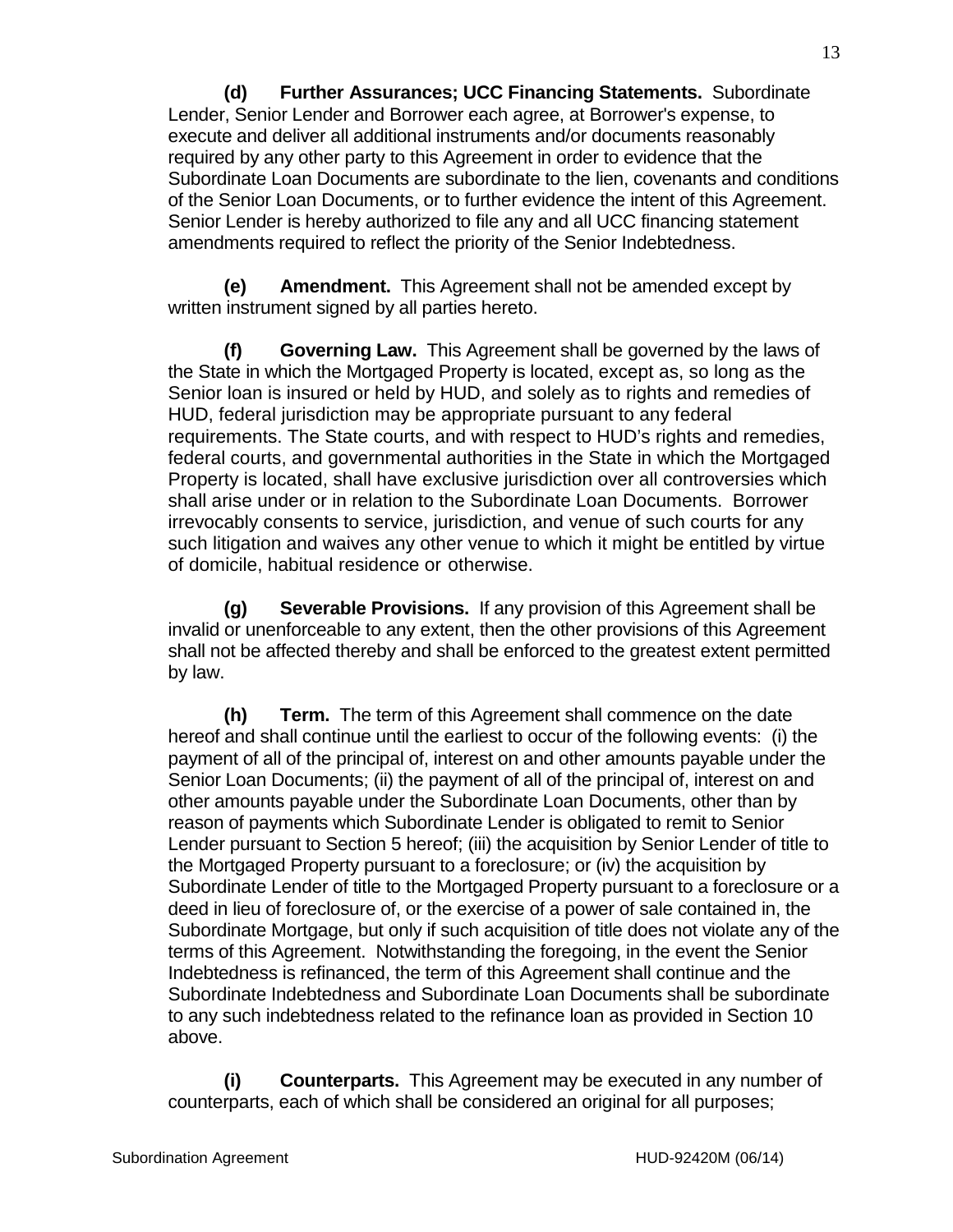provided, however, that all such counterparts shall together constitute one and the same instrument.

Each signatory below hereby certifies that each of their statements and representations contained in this Agreement and all their supporting documentation thereto are true, accurate, and complete. This Agreement has been made, presented, and delivered for the purpose of influencing an official action of HUD in insuring the Loan, and may be relied upon by HUD as a true statement of the facts contained therein.

IN WITNESS WHEREOF, the parties hereto have executed this Agreement as of the day and year first written above.

|       | <b>SENIOR LENDER:</b>      |
|-------|----------------------------|
|       |                            |
|       |                            |
|       |                            |
|       | <b>SUBORDINATE LENDER:</b> |
|       |                            |
|       |                            |
|       |                            |
|       |                            |
|       | <b>BORROWER:</b>           |
|       |                            |
| Name: |                            |